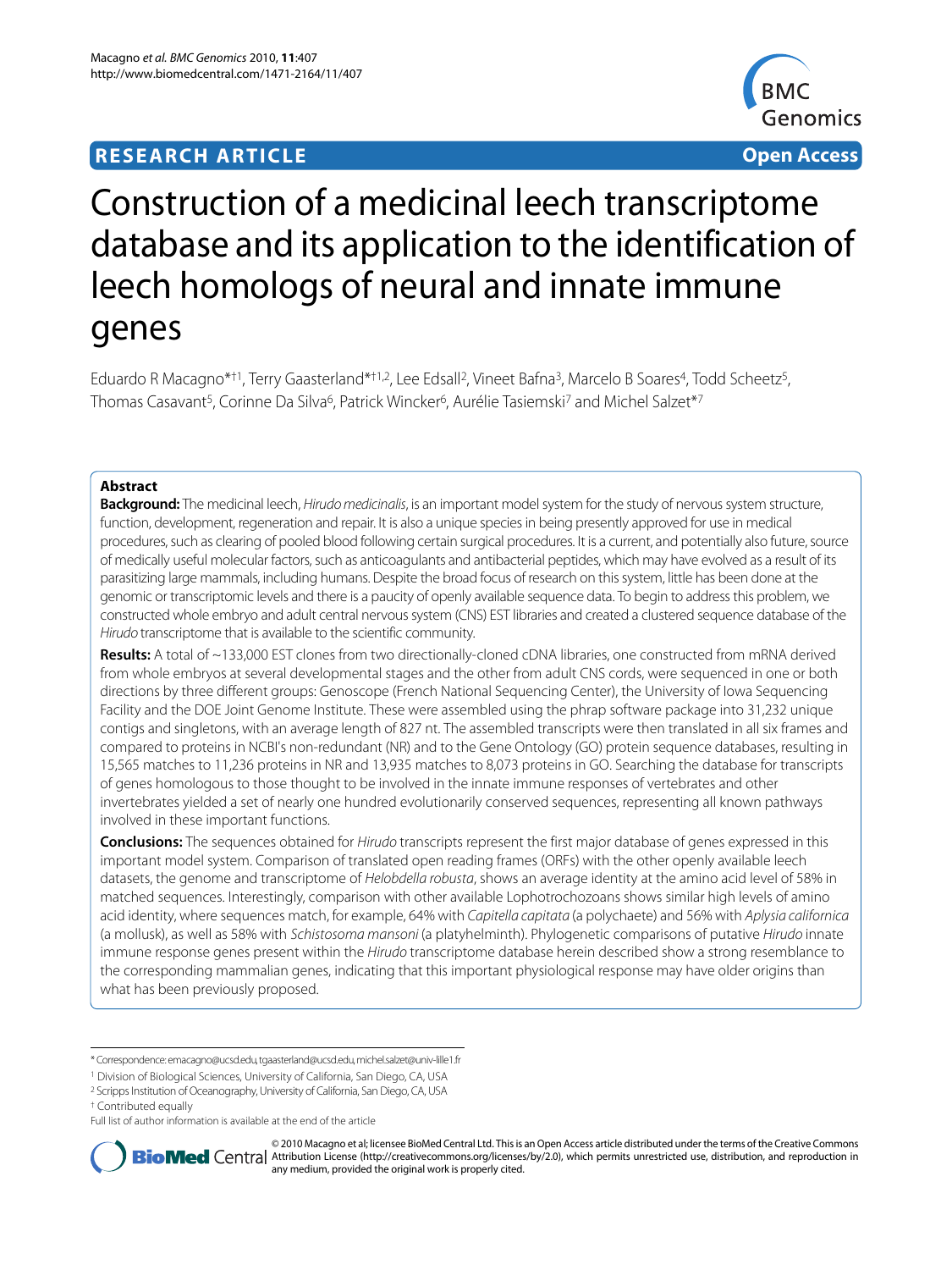## **Background**

Contemporary studies of biological systems are increasingly dependent upon detailed knowledge of genomic sequences, as well as spatiotemporal data on gene expression in cells and tissues. This need is being met in part by a growing but limited number of published complete genomic sequences that are now available for many of the most studied model organisms, but for many important and useful species this is not currently the case, though the ever-decreasing cost of large scale sequencing leads to some optimism that this will change in the near future. For functional genomic studies, however, the significantly more modest investment required for creating transcript databases of expressed sequence tags derived from cDNA libraries has provided the opportunity to pursue gene discovery and functional genetic studies in the absence of a fully sequenced genome. We report here the creation of a transcriptome resource for the medicinal leech, an organism with a long history of contributions in neuroscience.

The medicinal leech, *Hirudo medicinalis*, is an important model system for the study of nervous system structure, function, development, regeneration and repair. It is also a unique species in being presently approved for use in medical procedures, such as clearing of pooled blood following certain surgical procedures [\[1\]](#page-10-0). It is a current, and potentially also future, source of medically useful molecular factors, such as anticoagulants and antibacterial peptides [[2-](#page-10-1)[12\]](#page-10-2), which may have evolved as a result of its parasitizing large mammals, including humans. Because of its relative simplicity and accessibility, the central nervous system (CNS) the medicinal leech, *Hirudo medicinalis*, has been extensively studied and analyzed. Central neurons can be identified, beginning early in embryogenesis, and most have been characterized anatomically and physiologically, their synaptic connectivities assayed, and their roles in particular behaviors determined [[13\]](#page-10-3). The leech CNS has also become a focus for studies of the cellular and molecular mechanisms of development, regeneration and repair, as well as the interface of neural function and the innate immune response [[14-](#page-10-4)[20](#page-10-5)]. Recent advances in the application of contemporary molecular genetic and biochemical techniques to studies of the leech nervous system, including RNA interference [[21\]](#page-11-0) and ectopic gene expression in single identified cells [[22\]](#page-11-1) or groups of cells [[23](#page-11-2)], as well as mass spectrometry (MS) imaging of embryonic whole mounts and adult sections [\[24](#page-11-3)], have opened the door to detailed studies of the mechanisms underlying fundamental biological phenomena.

Leeches are annelids with a fixed number of segments (32 metameres), in contrast to other annelid groups (i.e., oligochaetes and polychaetes), which have variable numbers. The CNS of the leech consists of 32 bilateral neuromeres, of which the 4 anterior-most fuse to form the

sub-esophageal ganglion and the 7 posterior-most fuse to form the tail ganglion. Individual ganglia in mid-body segments are comprised of single bilateral neuromeres connected to each other by a bilateral pair of nerves (the lateral "connectives") and a single small medial nerve (Faivre's), and to the periphery by two or three bilateral pairs of nerves ("roots") that branch in stereotypic patterns. In addition, many sensory neurons in the body wall and other internal organs comprise the peripheral nervous system (PNS), providing a variety of sensory information to the CNS.

In hirudinid leeches, each segmental ganglionic primordium gives rise to  $~400$  neurons [\[25\]](#page-11-4). Most of these occur as bilateral pairs (~180-190 pairs), but 5-8% are unpaired, with at least some becoming unpaired through cell death [[25](#page-11-4),[26](#page-11-5)]. Thus, understanding how a leech segmental ganglion functions requires, in principle, detailed knowledge of the function and connectivity of only ~200- 220 individual neurons. Moreover, since each segmental ganglion is a variation on a theme (with the exception of the "sex" ganglia of body segments 5 and 6, which have additional complements of neurosecretory cells [[27](#page-11-6)]), the leech has one of the most accessible nervous systems from a systems analysis point of view. Current knowledge of which neurons contribute to the activity of neuronal circuits responsible for generating specific behavioral responses (see review by [[28\]](#page-11-7)) is becoming much more complete as a result of the recent and successful application of multi-neuronal functional imaging to leech ganglia [[29](#page-11-8)].

Lacking within this constellation of detailed knowledge about the nervous system of the medicinal leech are genomic and transcriptomic sequence databases of sufficient size to enable detailed genetic functional studies. This paucity led us to undertake the construction of EST libraries, particularly from neural tissue, the sequencing of over 130,000 clones, and the generation and analysis of a representative transcriptomic database reported herein. The generation of these resources paves the way for an indepth examination of genetic pathways involved in development and regeneration of the nervous system as well as mechanisms of neuroimmunity.

#### **Results and Discussion**

### **Generation and assembly of total embryonic and adult CNS ESTs**

Our general goal was to define a large (but not necessarily complete) representative set of the genes expressed in the embryonic and adult central nervous systems of the medicinal leech that would be useful in future analyses of neural development, neural regeneration and repair, neural stress responses and neural innate immune responses.

To this end, we generated expressed sequence tags (ESTs) from two cDNA libraries derived from (a) multiple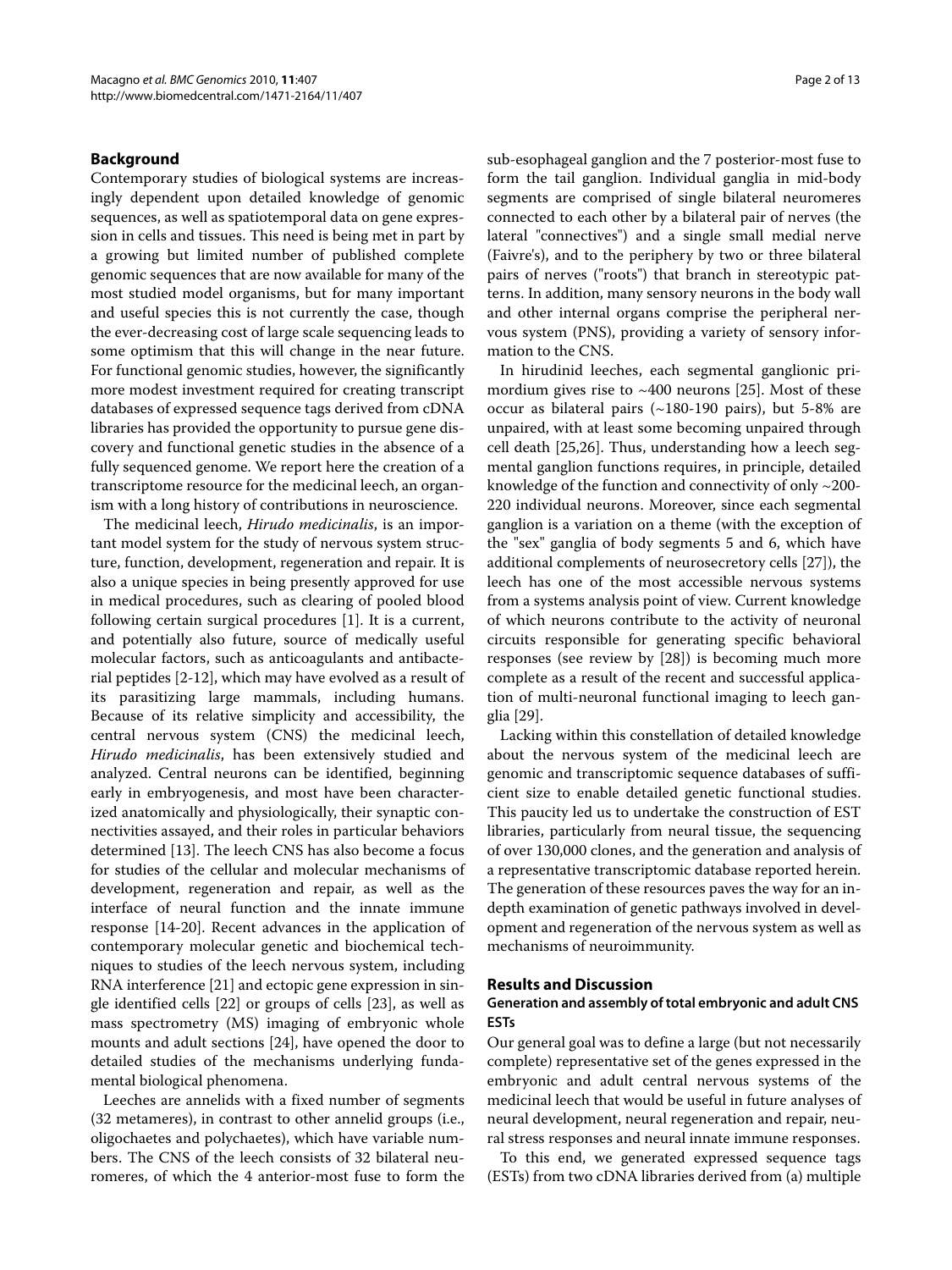embryonic stages and (b) adult central nervous system (CNS). This approach has been successfully used in the past to identify the set of transcribed genes specific to an organ or tissue of a particular organism (see e.g., [\[30](#page-11-9)]).

After subtraction of the most abundant clones, the libraries were sequenced using different strategies at three separate sites. Sequencing at the University of Iowa included embryonic clones and adult CNS clones, mostly from the 3' end; at the Joint Genome Institute sequences were generated starting at both 5' and 3' ends of clones from the embryonic cDNA library; and at Genoscope, sequences were generated only from the 5' ends of adult nervous system library clones exclusively. A total of 133,161 reads were generated, 41,928 (31%) representing embryonic transcripts and 91,233 (69%) adult transcripts; the contributions from each source are enumerated in Table 1. Of these, 76% were sequenced 5' to 3', and 24% 3' to 5'.

The ~133,000 raw sequences represent ~86.2  $\times$  10<sup>6</sup> nucleotides. Raw sequences were trimmed of vector and repetitive as well as low-quality sequences, yielding 133,161 high-quality masked ESTs with an average read length of 648 nt. Some of the sequences were paired (clones sequenced from both ends) and if they overlapped, were merged. These operations removed about 5% of the raw sequence data, leaving  $\sim$ 81.6  $\times$  10<sup>6</sup> nucleotides and an average sequence length of 656 nt.

The sequences were assembled using the phrap program, which yielded 31,232 contiguous sequences (contigs - see Table [2](#page-2-0)). About 20% of these were sufficiently similar to others that they might be considered repeats. They might also represent genetic variants since our libraries likely contain transcripts from two very closely related species of European medicinal leeches, *Hirudo medicinalis* and *Hirudo verbana* [\[31](#page-11-10)]. Or, they may represent splice variants. Since splice variation is abundant in the human CNS [[32,](#page-11-11)[33\]](#page-11-12), our assembly was tuned to preserve small variations as separate transcripts (See Methods for detail). Thus, we estimate that these complete and partial transcripts may represent ~25,000 unique gene structures. 3% of the transcripts were assembled from

**Table 1: Numbers of raw sequences used to build the transcriptome database**

| Source    | Whole<br><b>Embryo</b><br>$5'$ to $3'$ | Whole<br><b>Embryo</b><br>$3'$ to $5'$ | Adult<br><b>CNS</b><br>5' to 3' | Adult<br><b>CNS</b><br>$3'$ to $5'$ | Total   |
|-----------|----------------------------------------|----------------------------------------|---------------------------------|-------------------------------------|---------|
| JGI       | 13,492                                 | 13,354                                 |                                 |                                     | 26,846  |
| Genoscope |                                        |                                        | 87,763                          |                                     | 87,763  |
| lowa      | 87                                     | 14,995                                 |                                 | 3,470                               | 18,552  |
| Total     | 13,579                                 | 28.349                                 | 87,763                          | 3,470                               | 133,161 |

<span id="page-2-0"></span>**Table 2: The numbers of contigs comprised of data from 1 to 15 ESTs**

| <b>Number of ESTs</b> | <b>Number of Contigs</b> |
|-----------------------|--------------------------|
| $\mathbf{1}$          | 14522                    |
| $\overline{2}$        | 5778                     |
| 3                     | 3541                     |
| 4                     | 2413                     |
| 5                     | 1852                     |
| 6                     | 1283                     |
| $\overline{7}$        | 826                      |
| 8                     | 469                      |
| 9                     | 280                      |
| 10                    | 138                      |
| 11                    | 68                       |
| 12                    | 30                       |
| 13                    | 19                       |
| 14                    | $\overline{7}$           |
| 15                    | 6                        |
| $16+$                 | $\mathbf 0$              |
| <b>Total</b>          | 31232                    |

Contigs resulting from the clustering of 1 to 15 ESTs

only embryonic sequences, 23% from only adult CNS sequences, and 74% from clones derived from both sources. Of the total 133,161 ESTs, 78,288 contributed non-redundant information to the assembly. The remaining ESTs matched subsequences of contributing ESTs. Table 2 shows the numbers of contiguous sequences that were assembled from different numbers of non-redundant ESTs; 16,710 transcripts are assembled from two or more ESTs, and 14,522 are singletons, of which 8,612 matched no assembled transcript at any percent identity.

Computational analysis of the sequence data was performed to evaluate sequence redundancy within and across datasets, sequencing quality, and transcript paralogy (see Methods for details).

## **Annotation of the assembled sequences: Interspecies comparisons**

The 31,232 sequences from the merged input sets were pairwise aligned with BLASTX using default parameters with the non-redundant set of public protein sequences, NR, downloaded from GenBank, maintained at NCBI ([http://www.ncbi.nlm.nih.gov,](http://www.ncbi.nlm.nih.gov) May 14, 2009). For each query sequence, its suite of pairwise alignments was evaluated to select a well-supported description line and to build a weighted index of descriptive words. Using a relevance scoring algorithm based on alignment qualities (see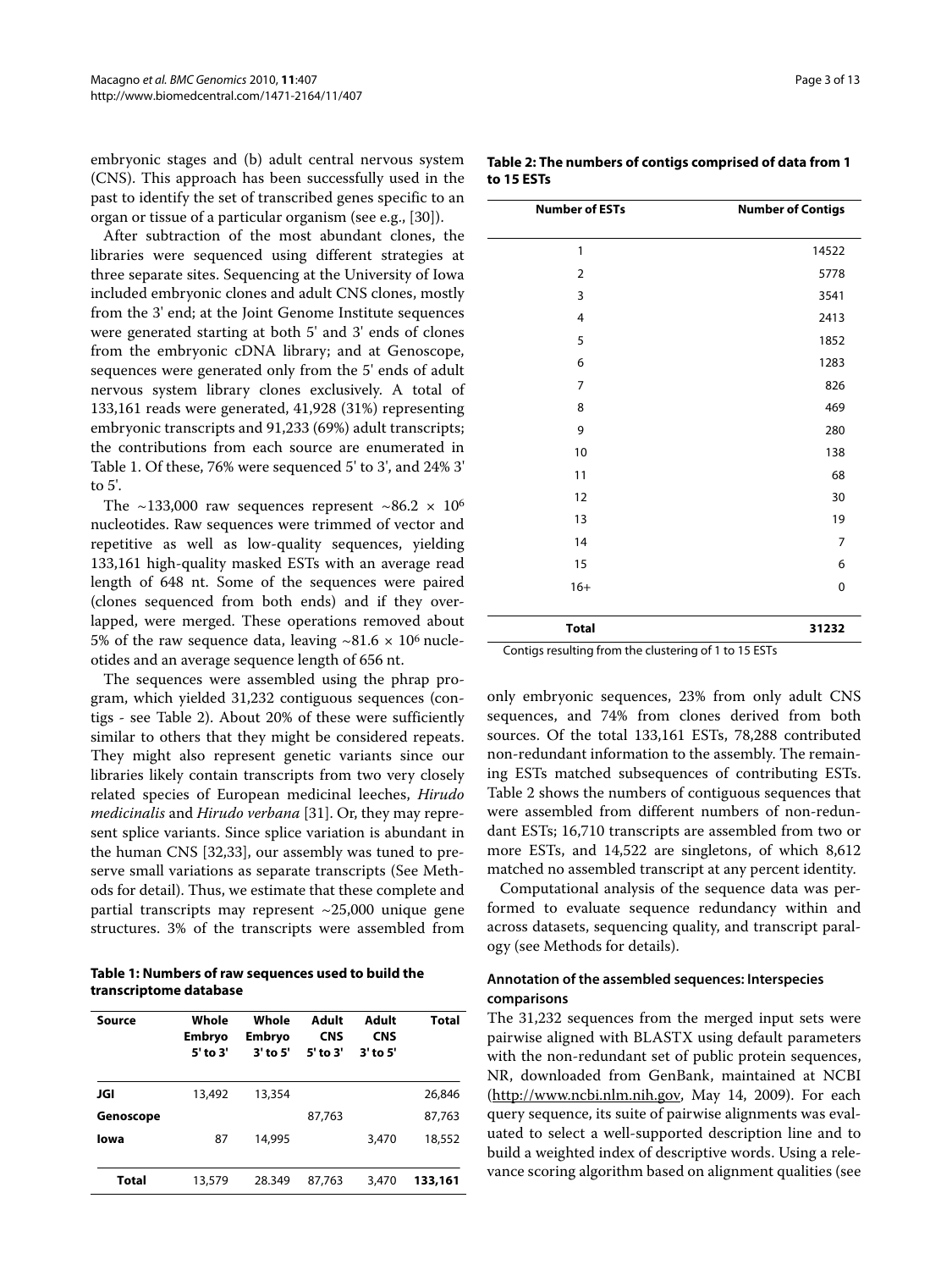Methods for details), the most relevant description was selected as representative for the query sequence.

Table 3 presents a summary of the number of matches of putative *Hirudo* peptides/proteins with those of a selected set of species representative of three major metazoan phyla, the Lophotrochozoa (which includes leeches), the Ecdysozoa and the Chordates, for which complete genomic sequence data is openly available. For each of seven species, the number of transcripts which rank best through seventh-best match is presented. As might be expected, the closest relation, with 13,047 best matches and 16,732 total among the comparison group of seven genomes, is to *Helobdella robusta*, a species belonging to a distantly related family of non-blood sucking leeches [[31\]](#page-11-10). Another annelid, the polychaete *Capitella*, is next with 2,905 best matches and a total of 15,153. The next best matches are to chordates, with Branchiostoma slightly ahead of the zebrafish and human. Sequence homology is significantly lower when the comparison is with the two representatives of the Ecdysozoa, the fruit fly and the small nematode *C. elegans* (see Table 3). The sequences obtained for *Hirudo* transcripts represent the first major database of genes expressed in this important model system.

To construct the seven-proteome comparison to the *Hirudo* transcripts, six-frame translations of transcripts were compared with complete proteomes from seven organisms selected to range in phylogenetic distance from *Hirudo*. For each transcript, for each proteome, the rank from one to seven of the best match was counted. Of note, no proteome consistently had the best match or even the top three matches for *Hirudo*, and every proteome contributed at least a few best matching proteins, with *C. elegans* lowest at 121 proteins with a match rank of 1.

Another way to compare the *Hirudo* data to those of the same set of species is shown in Figure [1](#page-4-0), where the number of matches is plotted versus average percent identity at the amino acid level for the same comparison group. Again, the closest species is *H. robusta* and the most distant is *C. elegans*. In the middle range of 30-50% identity, the number of matches of translated *Hirudo* transcripts is approximately the same to the vertebrates as it is to the two other annelids, and significantly higher than to either *Drosophila* or *Caenorhabditis*. Of general interest is the small cohort of protein domains that remain perfectly or nearly perfectly conserved across all seven organisms, represented by the alignments in the 91-100% range.

Comparison of translated open reading frames (ORFs) with the other openly available leech datasets, the genome and transcriptome of *Helobdella robusta*, shows an average identity at the amino acid level of 58% in matched sequences. Interestingly, comparison with other available Lophotrochozoans shows similar high levels of amino acid identity where sequences match, for example, 64% with *Capitella capitata* (a polychaete) [[34\]](#page-11-13) and 56% with *Aplysia californica* (a mollusk) [\[35](#page-11-14)-[37](#page-11-15)], as well as 58% with *Schistosoma mansoni* (a platyhelminth) [\[38](#page-11-16)]

These results support the idea that, evolutionarily, the annelids have diverged less from the chordates than have the more highly derived arthropods and nematodes [\[39](#page-11-17)- [44\]](#page-11-18). This is further supported by the analysis of a specific group of functionally related proteins, those involved in the innate immune response, as discussed below.

## **Gene Ontology analysis of neural proteins represented in the Hirudo transcript database**

To test the potential representation of genes in the *Hirudo* transcriptome database that might be involved in

| Organism              |       |                |      | Rank |      |      |                |              |
|-----------------------|-------|----------------|------|------|------|------|----------------|--------------|
|                       | 1     | $\overline{2}$ | 3    | 4    | 5    | 6    | $\overline{ }$ | <b>TOTAL</b> |
| Helobdella            | 13047 | 1472           | 622  | 552  | 509  | 362  | 168            | 16732        |
| <b>Capitella</b>      | 2905  | 7301           | 1854 | 1339 | 1012 | 533  | 209            | 15153        |
| <b>Branchiostoma</b>  | 1029  | 2704           | 3445 | 2502 | 2436 | 1222 | 501            | 13839        |
| Danio                 | 722   | 2022           | 3435 | 3622 | 2721 | 1082 | 278            | 13882        |
| Homo                  | 637   | 2005           | 3401 | 3689 | 2774 | 1171 | 319            | 13996        |
| <b>Drosophila</b>     | 421   | 837            | 1667 | 1566 | 2143 | 3657 | 961            | 11251        |
| <b>Caenorhabditis</b> | 121   | 323            | 641  | 676  | 940  | 2090 | 3711           | 8502         |

**Table 3: Best matches between Hirudo proteins and those of selected species**

Numbers of amino acid sequence top matches of translated Hirudo clustered ESTs to protein sequences available in public databases of seven organisms with sequenced genomes. The order of the species reflects the descending number of first rank matches, i.e., the number of instances where the best match was to a particular species. Numbers in bold are maxima for each rank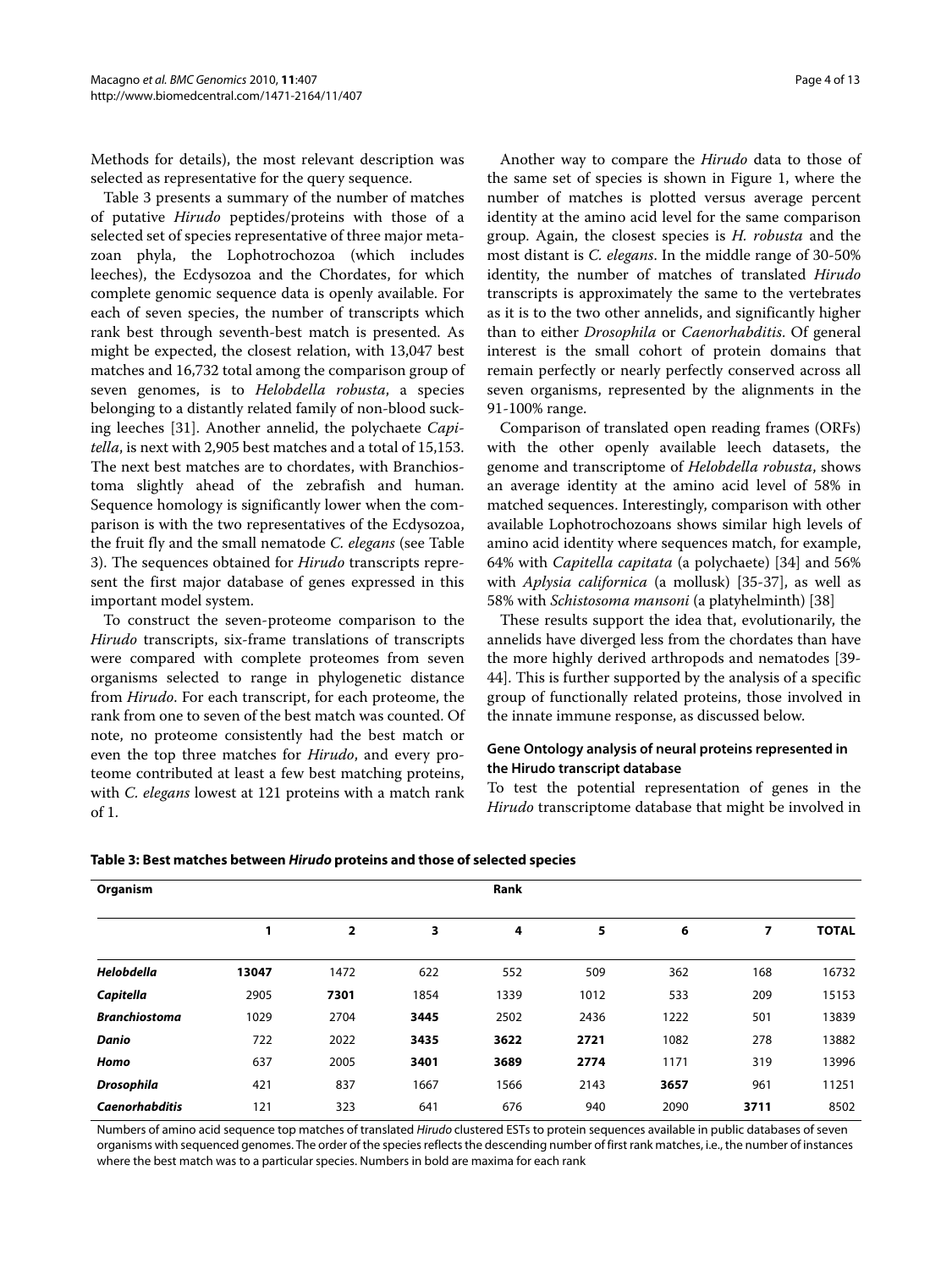<span id="page-4-0"></span>

**Figure 1 Graph of the number of translated sequence matches (ordinate) as a function of average percent identity (abscissa) at the amino acid level for Hirudo versus the same species used to construct Table 3**.

nervous system structure, function or development, we aligned six-frame translations of the  $\sim$ 31,000 unique transcripts (assembled sequences + singletons) against the Gene Ontology data in all relevant categories. Overall, we obtained 3,955 matches against 157 of the 166 categories that include the defining term "neuro" and have representative sequences in the Gene Ontology Database. The number of matches for any one term ranged from 1 to a maximum of 1,206. Table 4 presents the number of Hirudo matches for 30 GO categories that are relevant to neuronal development and have the largest numbers of matching transcripts. Numbers of transcripts assigned to each neural process are shown, including numbers assembled from embryo library sequences only, from CNS libraries only, and from a mix of ESTs from both types of libraries. Embryo-only, CNS-only, and "mixed" were determined based on the full set of 133K ESTs, not just the non-redundant contributing ESTs. The total number of unique leech transcripts that matched these 30 categories is 3,003.

Partial *Hirudo* protein sequences were extracted from the alignment data and annotated with their corresponding GO categories. (For the list of the GO identifiers matched by each of the *Hirudo* transcripts, as well as to

obtain the *Hirudo* transcript sequences, please see additional files [1](#page-10-6) and [2](#page-10-7)). Our results indicate that the *Hirudo* transcript database contains a significant number of neural sequences, and that it will provide a useful resource for exploring various aspects of nervous system function and development.

#### **Innate immunity response genes in Hirudo**

The innate immune response is an evolutionarily ancient defense strategy against pathogens that has been documented widely in living organisms, including plants and fungi as well as invertebrate and vertebrate animals. In vertebrates, its major functions include: (1) recruiting immune system cells to infection sites though the production of chemokines and cytokines; (2) activating the complement cascade in order to identify pathogens, activate cells to promote pathogen clearance and stimulate the adaptative immune response; (3) interacting specifically with pathogens through membrane or cytosolic receptors in leukocytes in order to remove pathogens from organs and tissues; (4) activating the adaptative immune response though antigen presentation processes [[45](#page-11-19)[-51](#page-11-20)].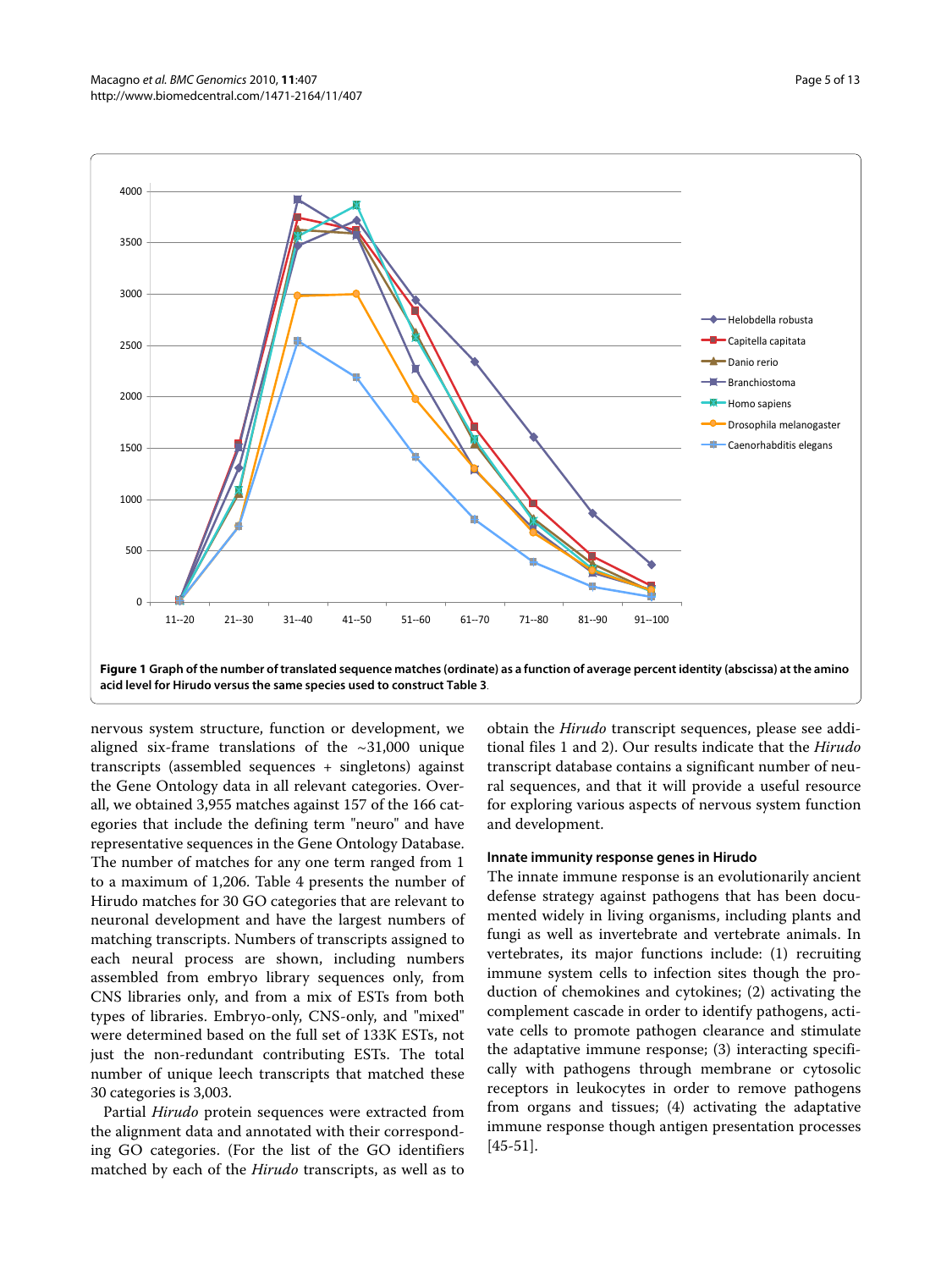#### **Table 4: GO categories with highest number of corresponding leech transcripts**

| <b>GO Index</b> | <b>GO Term</b>                                | <b>Total</b> | <b>Embryo</b> | <b>Adult CNS</b> | Both |
|-----------------|-----------------------------------------------|--------------|---------------|------------------|------|
| GO:0007409      | axonogenesis                                  | 1206         | 209           | 260              | 737  |
| GO:0001764      | neuron migration                              | 1136         | 218           | 238              | 680  |
| GO:0030182      | neuron differentiation                        | 741          | 140           | 176              | 425  |
| GO:0043005      | neuron projection                             | 719          | 136           | 131              | 452  |
| GO:0007413      | axonal fasciculation                          | 605          | 102           | 165              | 338  |
| GO:0043524      | negative regulation of neuron apoptosis       | 565          | 81            | 115              | 369  |
| GO:0007528      | neuromuscular junction development            | 552          | 91            | 133              | 328  |
| GO:0050885      | neuromuscular process controlling balance     | 494          | 112           | 103              | 279  |
| GO:0048666      | neuron development                            | 450          | 75            | 156              | 219  |
| GO:0010001      | glial cell differentiation                    | 441          | 63            | 142              | 236  |
| GO:0050767      | regulation of neurogenesis                    | 397          | 56            | 109              | 232  |
| GO:0045665      | negative regulation of neuron differentiation | 389          | 84            | 90               | 215  |
| GO:0055059      | asymmetric neuroblast division                | 377          | 63            | 64               | 250  |
| GO:0051124      | synaptic growth at neuromuscular junction     | 347          | 60            | 64               | 223  |
| GO:0045664      | regulation of neuron differentiation          | 343          | 48            | 86               | 209  |
| GO:0043525      | positive regulation of neuron apoptosis       | 341          | 53            | 67               | 221  |
| GO:0048663      | neuron fate commitment                        | 330          | 54            | 104              | 172  |
| GO:0007405      | neuroblast proliferation                      | 324          | 56            | 68               | 200  |
| GO:0050768      | negative regulation of neurogenesis           | 288          | 52            | 106              | 130  |
| GO:0021952      | CNS projection neuron axonogenesis            | 255          | 41            | 54               | 160  |
| GO:0051402      | neuron apoptosis                              | 252          | 38            | 56               | 158  |
| GO:0021523      | somatic motor neuron differentiation          | 237          | 36            | 85               | 116  |
| GO:0045200      | establishment of neuroblast polarity          | 234          | 52            | 36               | 146  |
| GO:0019838      | growth factor binding                         | 227          | 35            | 40               | 152  |
| GO:0007400      | neuroblast fate determination                 | 227          | 30            | 83               | 114  |
| GO:0021522      | spinal cord motor neuron differentiation      | 221          | 32            | 67               | 122  |
| GO:0045666      | positive regulation of neuron differentiation | 217          | 39            | 48               | 130  |
| GO:0021954      | central nervous system neuron development     | 216          | 38            | 45               | 133  |
| GO:0022008      | Neurogenesis                                  | 187          | 27            | 78               | 82   |
| GO:0043523      | regulation of neuron apoptosis                | 182          | 30            | 37               | 115  |

To search for the major players for these four functions, we screened the *Hirudo* transcriptome database for possible homologs of vertebrate genes in these categories. The results of this analysis are shown in Table [5](#page-6-0). The 92 different transcripts identified fell into eight groups relevant to the immune system, including: pattern recognition receptors (PRR), PRR pathways, cytokine-related molecules, complement system factors, clotting and fibrinolytic cascades, cluster of differentiation related genes, effector genes and adaptive immune response factors.

As can be seen in Table 5, of the 92 transcripts identified in the database as putatively related to immunity, 88 were derived from EST clones obtained from adult CNS tissues, suggesting that the nervous system is deeply involved in and capable of mounting a fully capable innate immune response. A caveat that needs to be considered is that the leech CNS normally resides within a blood sinus and is therefore continuously in contact with cells of the blood and circulatory system, including fibroblasts, macrophages and microglia, which have been implicated in immune responses in various systems. Some of these may have been carried with the dissected adult nervous systems that provided the mRNA from which the EST libraries were made. Further work will be essential in order to determine whether neurons and neu-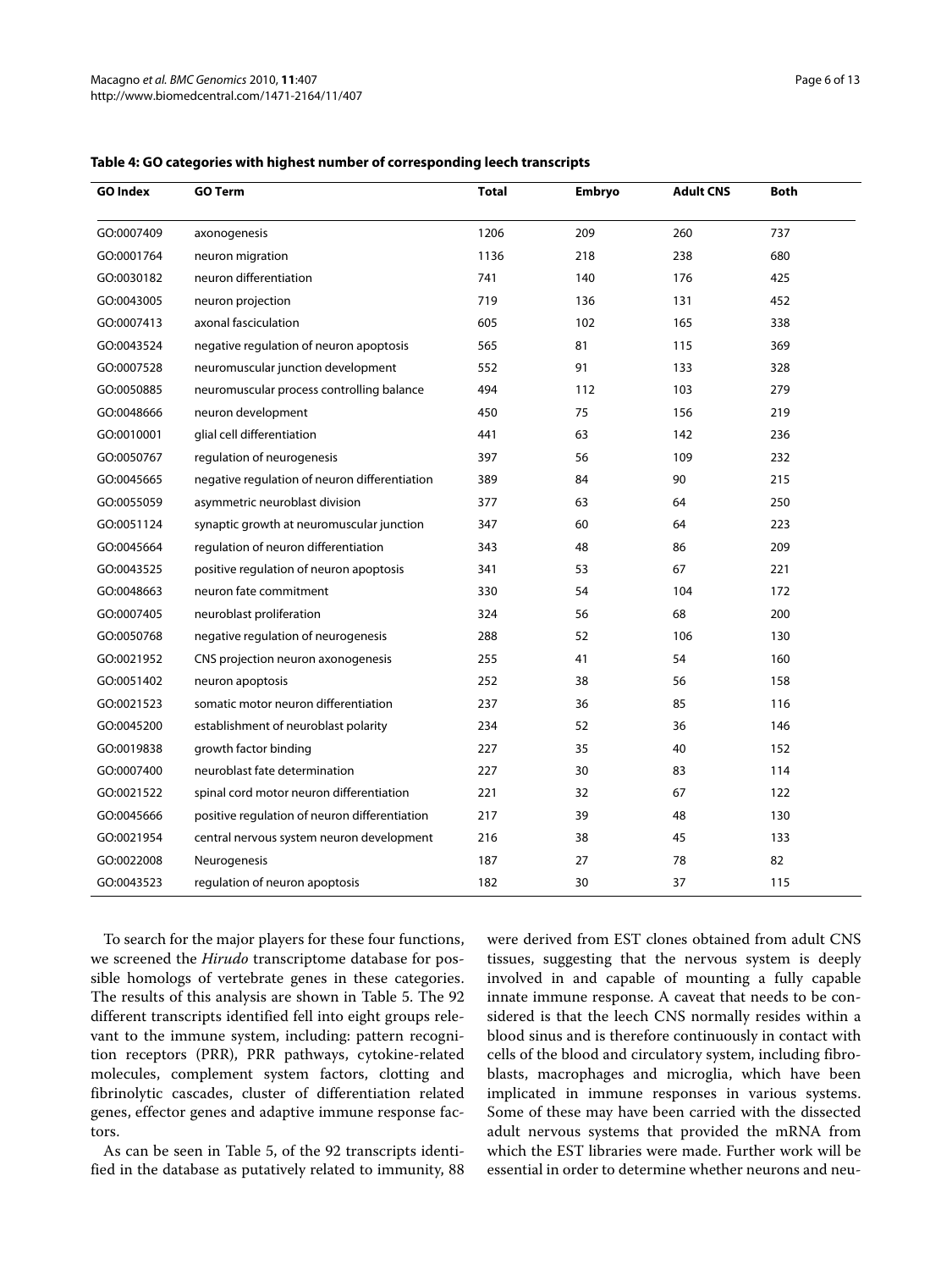| <b>Groups of Immune Factors</b>                 | <b>TOTAL TRANSCRIPTS</b> | <b>EMBRYO ONLY</b> | <b>ADULT CNS</b><br><b>ONLY</b> | <b>MIXED</b> |
|-------------------------------------------------|--------------------------|--------------------|---------------------------------|--------------|
| PRR pathway proteins                            | 22                       |                    | $\overline{2}$                  | 19           |
| Pattern recognition Receptors (PRRs)            | 12                       |                    | 4                               |              |
| Antimicrobial response factors<br>(Effectors)   | 11                       | 0                  |                                 | 9            |
| Complement system                               | 19                       | 0                  | 4                               | 15           |
| Clotting and fibrinolytic cascades              | 4                        |                    |                                 |              |
| Cytokines                                       | 5                        | $\Omega$           | 0                               | 5            |
| Cluster of differentiation related<br>molecules | 8                        | $\Omega$           |                                 |              |
| Related to vertebrate adaptive immune<br>system | 11                       |                    | $\overline{2}$                  | 8            |
| <b>TOTAL</b>                                    | 92                       | 4                  | 17                              | 71           |

## <span id="page-6-0"></span>**Table 5: Hirudo transcripts identified as putative homologs of immune genes**

Numbers of Hirudo transcripts identified as putative homologs of genes belonging to seven major groups implicated in the innate immune response, plus a group of potential representatives of the adaptive immune response. Most transcripts are assembled from both whole embryo and adult CNS EST clones, with ~3% present exclusively in the embryonic clones and ~18% exclusively in the Adult CNS. Identification of individual transcripts and the corresponding names of their putative homologs can be found in additional file [3](#page-10-8).

roglia do express all of the factors we have identified as neuronal or not.

We also determined the numbers of individual EST clones in the raw data that showed high sequence overlap (90% and 96% sequence identity; see additional file [3\)](#page-10-8) as a way to gain some measure of the relative abundances of the putative immune system transcripts present in the EST libraries. As can be seen in this table, with a 90% nucleotide match criterion, the numbers of clones matching the assembled transcripts range from a single one to over several hundred. The significance of this variability in the frequency with which clones corresponding to these transcripts were picked needs to be explored in detail, but it does suggest that some components or some pathways are actively and continuously expressed at higher levels in the adult nervous system.

#### **Pattern recognition receptors (PRRs)**

Danger signaling receptors are well conserved in leeches. The innate immune system uses different molecules that sense pathogen-associated molecular patterns. These include Toll-like receptors (TLRs), retinoic-acid-inducible gene-1 (RIG-1-like) receptors (RLRs), and the NODlike receptors (NLRs), all of which contain Leucine Rich Repeat domains (LRRs). Some immunoglobulin superfamily members also contain LRR domains and are known as ISLRs (immunoglobulin superfamily containing Leucine-rich repeats), as for example the Trk neurotrophin receptor protein [[52\]](#page-11-21).

### **TOLL-like receptors (TLRs)**

In the *Hirudo* EST libraries reported here, our analysis led to the identification of 4 TLRs (Table 5; additional file

[3\)](#page-10-8). The complete sequence of one of these, *Hm*TLR1, has been obtained and shows particular homology to the mouse TLR13 [[17](#page-10-9)] Interestingly, in the leech nervous system HmTLR1 appears to be associated with the expression of a cytokine, EMAPII, following exposure to bacterial toxins or in response to a nerve crush [[17](#page-10-9)], but not with the expression of antimicrobial peptides known to be expressed by the central nervous system [\[16\]](#page-10-10). It is worth pointing out that these antimicrobial peptides (neuromacin, lumbricin) appear to exert neurotrophic effects after a nerve crush [\[16](#page-10-10)] in line with recent data obtained in mammals [[53\]](#page-11-22).

#### **TLR pathways**

Analysis of the *Hirudo* transcriptome database reveals the presence of putative homologs of nearly all factors reported to play critical roles in human TLR pathways, with the exception of homologs of TRIF, TAB1/2 and the Endosome receptor (Table 5; for EST identification and to obtain sequences, see additional file [3](#page-10-8)). This stands in sharp contrast to other invertebrates, such as insects and nematodes, for which the PRR pathways thus far appear to be much simpler, with many components missing. Whether all the identified leech putative homologs indeed play similar functional roles remains to be shown by further analysis, but their presence in the transcriptome database adds support to the hypothesis that Lophotrochozoan genetic programs are more closely related to those of vertebrates than are those of *Drosophila* and *Caenorhabditis*, two highly-derived members of the other major protostomian group, the Ecdysozoans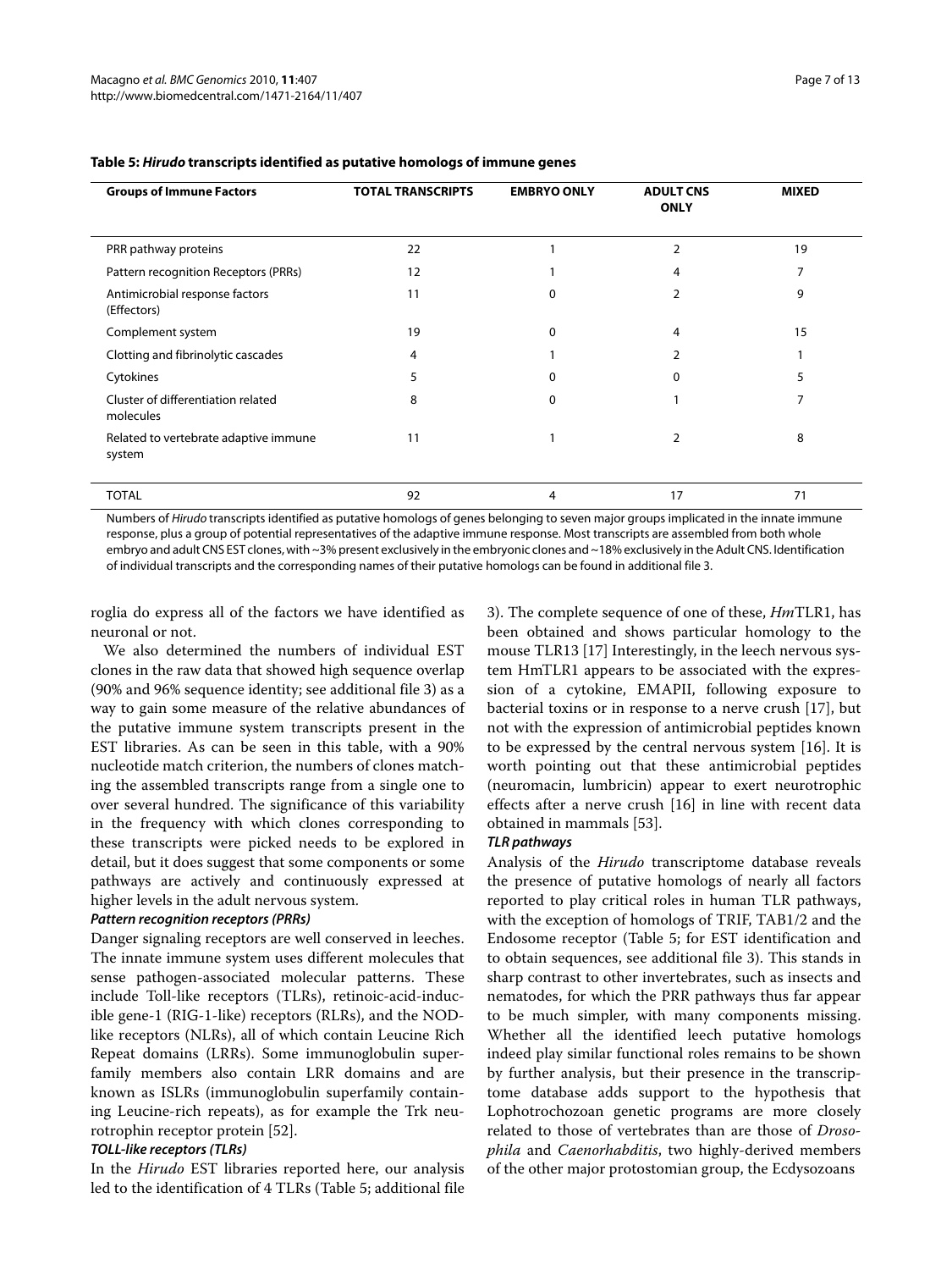#### **Immune Effectors: Antimicrobial peptides**

Several antimicrobial peptides (lumbricin, theromacin, theromyzin) and destabilases sharing activities against Gram+ and/or Gram- bacteria have been detected and cloned from the *Hirudo* CNS [[16\]](#page-10-10) (see additional file [3](#page-10-8)). We have also identified putative leech homologs of serpins (eglin c) and a tryptase inhibitor (LDTI), which in other systems are known to be active against viruses like HIV or Hepatitis C Virus NS3 protease [[54,](#page-11-23)[55\]](#page-11-24).

## **Cytokines**

Several cytokines have been identified recently in leech (Table 5; additional file [3](#page-10-8)), *e.g*., one is related to human p43/Endothelial monocyte-activating polypeptide 2 (EMAP2) [[17\]](#page-10-9). Interestingly, in the leech nervous system HmTLR1 appears to be associated with the expression of the cytokine EMAP2 following exposure to bacterial toxins or in response to a nerve crush [[17\]](#page-10-9) but not with the expression of antimicrobial peptides also present in the nervous system [\[16](#page-10-10)].

Once activated, danger sensing receptors can promote the production of numerous molecular effectors like antimicrobial peptides (AMPs), chemokines and cytokines. These factors participate in the recruitment of immune cells, development of the inflammatory response and finally, in mammals, the adapative immune response. Among the effectors already discovered in leeches, HmTLR1 is linked to the cytokine related to EMAP2 in the context on the brain immune response after [\[17](#page-10-9)]. EMAP2 is the first cytokine-related molecule characterized in invertebrate nervous systems. In mammals, EMAP2 is known to participate in the recruitment of polymorphonuclear leukocytes and mononuclear phagocytes, to promote endothelial apoptosis, and to enhance the expression of some other cytokines [[56\]](#page-11-25).

## **Complement**

The *Hirudo* database contains putative homologs of the majority of elements thought to participate in pathogen recognition in vertebrates through cell-membrane carbohydrate detection, opsonization and phagocytosis through C3-related protein and α2 macroglobulin-related protein (Table [5](#page-6-0), additional file [3](#page-10-8)). However, the first element already characterized in the leech brain, related to C1q, has been shown to be involved in microglial chemotaxis [[18\]](#page-10-11).

## **Cluster of Differentiation (CD) proteins**

The CD system is commonly used as cell markers, allowing cells to be defined based on what molecules are present on their surface. In particular, CD proteins are often used to associate cells with certain immune functions. While using one CD molecule to define populations is uncommon (though a few examples exist), combining markers has allowed for cell types with very specific definitions within the immune system [\[57](#page-11-26)[,58](#page-11-27)]. We detected several putative leech CDs (Table [5](#page-6-0); additional file [3\)](#page-10-8) that are similar to mammalian CDs, e.g., *Hm*CD45, sharing 55% identity with human CD45, and *Hm*CD20, HmCD19 and HmCD61 sharing 32%, 31% and 31% identity with mouse CD20, CD19 and CD61. These data are in line with the results obtained by de Eguileor et al., [\[57](#page-11-26)[,58](#page-11-27)], who used human monoclonal antibodies to detect different leech hemocytic cell types, *e.g*., Macrophage-like cells positive for CD25, CD14, CD61, CD68, CD11b and CD11c, NK-like cells positive for CD25, CD56, CD57 and CD16, and granulocytes positive for CD11b and CD11c. **Adaptive Immune Response elements**

## The data discussed above indicate that the majority of proteins known to participate in the vertebrate *innate* immune response are present in the medicinal leech transcriptome. This raises an interesting question: are orthologs of factors implicated in the vertebrate *adaptive* immune response also present in the leech transcriptome? Indeed, several are, including genes related to Rag-1 (Recombination activating gene) as well as calnexin, calreticulin, cathepsins and several others (additional file [3\)](#page-10-8). For example, the *Hm*Rag-1 transcript in the *Hirudo* database displays high sequence homology with vertebrate Rag-1, particularly in two MtN3/saliva domains (average 48% homology). The presence of a Rag-1 related gene in leech is suggestive of the presence of an adaptative response in these long-lived span animals (around 30 years) and opens the door to a reconsideration of the evolution of immune response. Determining whether molecules sharing recombination signal sequence (RSSs) [[59,](#page-11-28)[60\]](#page-11-29) homology are present in the leech will be an important step towards establishing the presence of a real adaptive immune response in the medicinal leech, but the presence of Rag-1 related genes in leech is consistent with recent data obtained in the *Aplysia* genome, in which *a N-RAG-TP* transposon encodes a protein similar to the N-terminal part of Rag-1 in vertebrates has been discovered [[61\]](#page-11-30). Similarly, a Rag1/2-like cluster has been found in the sea urchin genome [\[62-](#page-11-31)[65](#page-11-32)]. These data are consistent with the theory that V(D)J recombination reaction in jawed vertebrates catalyzed by the Rag-1 and Rag-2 proteins could have emerged approximately 500 million years ago from transposon-encoded proteins. Interestingly, the "core" region of Rag-1 required for its catalytic activity is significantly similar to the transposase encoded by DNA transposons that belong to the Transib superfamily. This superfamily was discovered recently based on computational analysis of the fruit fly, the African malaria mosquito, yellow fever mosquito, silkworm, dog hookworm, hydra, soybean rust and sea urchin genomes [[66\]](#page-12-0). The leech Rag-1-related molecule also aligns with the core part of the Transib transposase from *Helicoverpa zea* [\[67\]](#page-12-1) further supporting the hypothesis. The complete gene sequence will allow us, in the future, to confirm definitively its homology.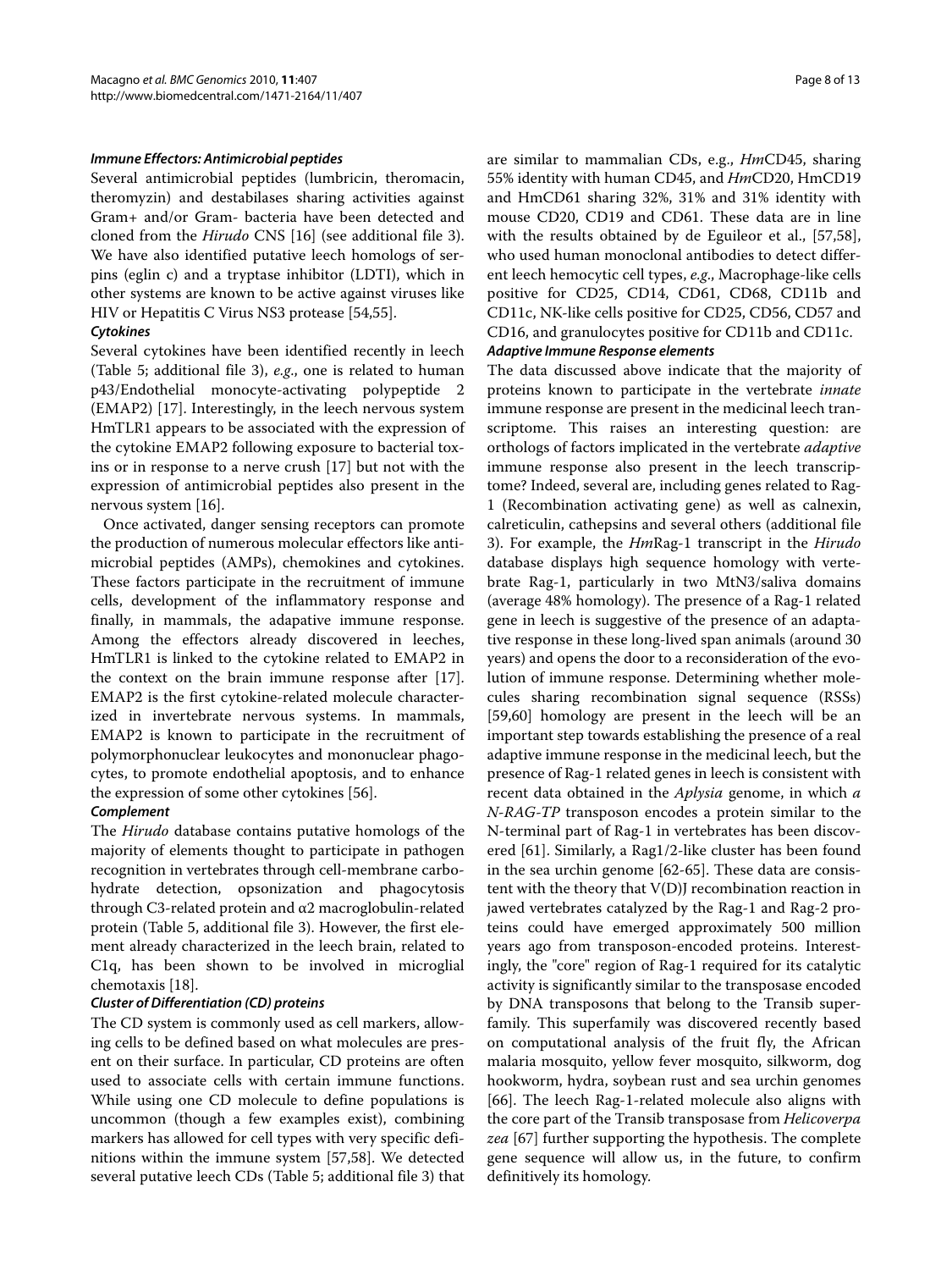While these observations need to be supplemented by functional studies that confirm the tentative identifications, they do raise a question that needs to be fully explored: did the adaptive immune response evolve earlier than presently thought?

## **Conclusions**

We expect that the open availability of the *Hirudo* transcript database described herein will help researchers interested in pursuing both functional and comparative studies of proteins and peptides involved in many important biological phenomena. Transcript sequence information is an essential complement to other on-going studies of the leech nervous system, making it possible to explore systemically the genetic programs and the molecular mechanisms that specify individual CNS cells and their ensemble properties in this important model organism. Since gene expression and function can now be assayed and modulated in individual leech neurons or groups of neurons, a systems level approach, focused on relating the neural expression of genetic programs to physiological programs, would be timely and perhaps uniquely feasible in the leech.

Considering the immune response, our data suggest that a well conserved innate immune response, very similar to that found in vertebrates as well as other invertebrate species, including *Biomphalaria glabrata* [[68-](#page-12-2)[71](#page-12-3)], *Daphnia pulex* [[72\]](#page-12-4), *Crassostrea gigas* [\[73](#page-12-5)], Aplysia [\[61](#page-11-30)], and *Chlamys farreri* [[74](#page-12-6)], is present in *Hirudo*, but many details need to be explored further. The medicinal leech is a very important model for exploring interactions between danger sensing receptors in and anti-microbial responses to both bacteria and viruses, given its interactions over time with its human hosts. Perhaps the most important aspect of the observations we are reporting here is that most if not all the immune factors and mechanisms we have identified appear to be present in the *Hirudo* nervous system. Thus, we have preliminary evidence that an essentially complete innate immune response occurs in the leech CNS, especially after mechanical damage, such as a nerve crush, during the complex processes that underlie regeneration. Thus, this model system will allow dissecting the cross-talk between neurons, macroglia and microglia cells, as well as cells and other factors found in the haemolymph. The leech ventral nerve cord is covered by a semi permeable protective capsule and resides within the ventral sinus of the circulatory system, thus being continuously bathed by haemolymph. This capsule and the interaction with blood resemble the mammalian hematological blood-brain barrier. *Hirudo*, therefore, is an excellent model system for exploring fundamental questions about the interaction of the nervous and innate immune systems, including (a) What is the range of functions of microglia? (b) What are

the interactions among neurons, glia and blood-borne cells in the responses to pathogens, mechanical damage and other stresses? And (c) What is the nature of the innate immune response mounted by the nervous system?

## **Methods**

### **Animal maintenance and tissue preparation**

Leech embryos and adults used in these experiments were obtained from a *Hirudo medicinalis* colony maintained in our laboratory. Prior to use, embryos were removed from their cocoons and kept in artificial spring water (0.5 g/l Instant Ocean, Aquarium Systems) at 22°C, and staged according to the criteria of Fernandez and Stent [[75](#page-12-7)]. At this temperature, day 0 (E0) is defined as the day of cocoon deposition and day 30 (E30) as the day of emergence of the juvenile animal from the cocoon.

## **RNA isolation**

To construct whole embryo and adult CNS libraries, total RNA was extracted in RNALater (Ambion) using Trizol reagent (Gibco BRL, Rockville, MD). Total RNA was quantitated by spectrophotometry and the quality was determined by 2% formaldehyde-agarose gel electrophoresis.  $Poly(A)$  + RNA was isolated from total RNA samples using oligo-(dT)-cellulose chromatography.

The method used for the construction of directionally cloned cDNA libraries [\[76\]](#page-12-8) includes a column chromatography step that is aimed at eliminating unwanted DNA fragments (primers and adaptors) and short cDNAs (e.g., those consisting exclusively of poly(A) tail). Although aware of the possibility of excluding cDNAs derived from genuine short transcripts, this step has proven important to minimize generation of nuisance ESTs in large-scale sequencing projects [[77](#page-12-9)].

#### **Construction of cDNA libraries**

DNase-treated poly-(A)+ samples were used to create start (non-normalized) cDNA libraries from which normalized and subtracted cDNA libraries were developed. For each library, cDNA was primed with the following oligo (dT) primer, [TGTTACCATTCTGATGTTG-GAGCGGCCGC-N[6-10]-T [[76\]](#page-12-8)]. Each primer contained a NotI restriction site for directional cloning and a unique oligonucleotide library tag, which identifies the condition of origin (embryo or adult CNS; Gavin et al. 2002). Double-stranded cDNA was ligated to EcoRI adaptors [5'-AATTGGCACGAGG-3', 3'-GCCGTGCTCC-5'], digested with NotI, and directionally cloned into the phagemid vector pT7T3-Pac as described in [[76](#page-12-8)]. Each library comprised several times more recombinants than the expected number of transcripts from the RNA populations utilized, and thus can be treated as if they had the same number of primary recombinants.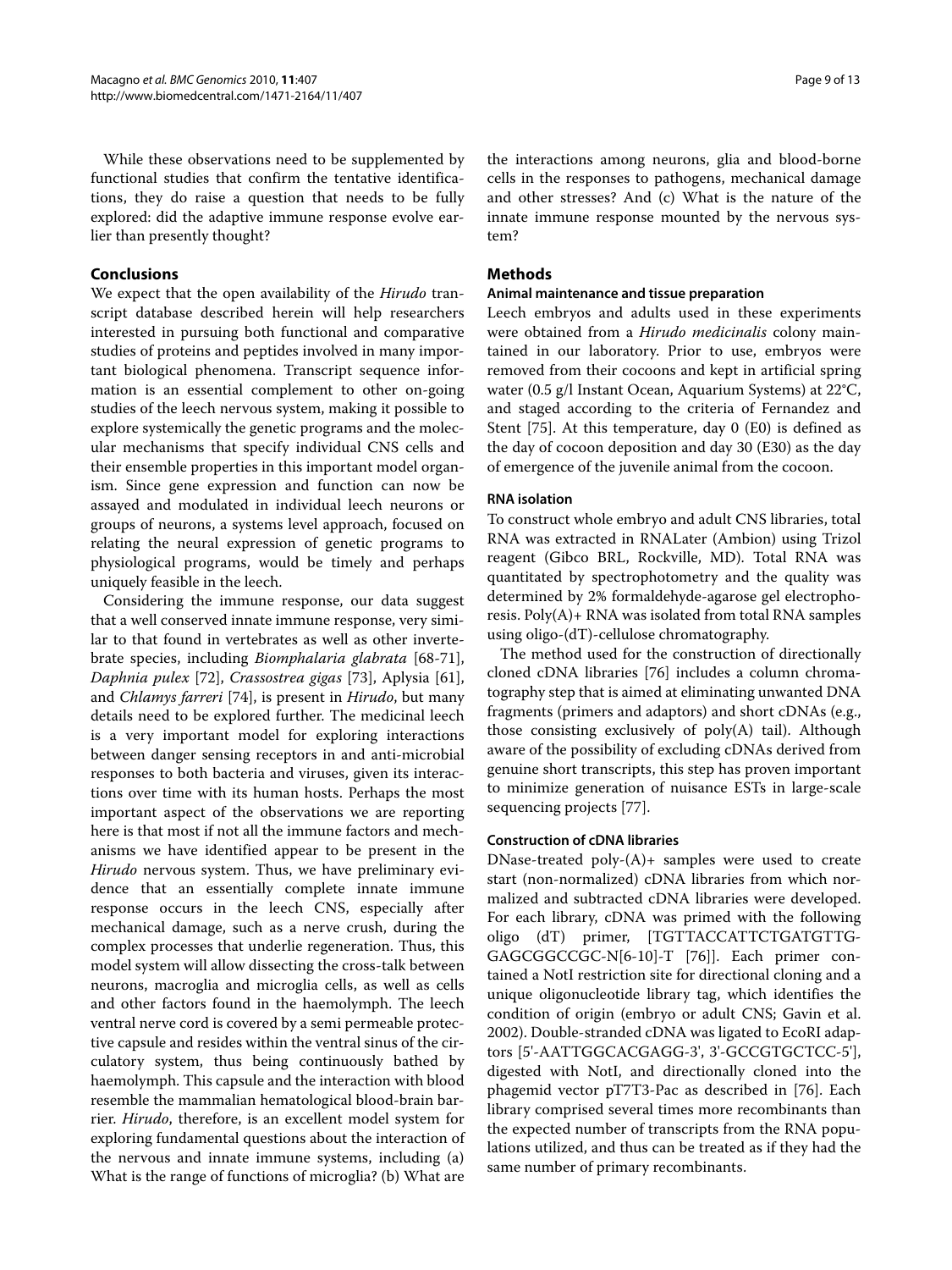#### **Sequencing, analysis and clustering**

Di-deoxy terminator sequencing was performed from the 3' end of the cDNA clones using M13 forward (5'- GTTTTCCCAGTCAC-3') primers in a 96-well format via cycle sequencing with dRhodamine dye terminator chemistry (Applied Biosystems, Foster City, CA). After thermal cycling, sequencing reactions were processed and analyzed on ABI 3730xl, ABI-377 or ABI-3700 capillary sequencer as described in [\[78](#page-12-10)]. Nucleotide sequences and per-base quality values were extracted from the ABIgenerated chromatograph files (SCF and AB1 files) using the phred base-calling program and evaluated for 3 features: 1) overall sequence quality (phred q-score >25); 2) percent of sequence (in nt) over  $q20 > 50\%$ , and 3) the quality-trimmed EST insert length of more than 100 bp [[79\]](#page-12-11).

ESTprep [\[80\]](#page-12-12) and RepeatMasker [\[81\]](#page-12-13) programs were used to assess the presence of the following EST features: vector cloning site, restriction site, polyadenylation tail and signal sequence, library tag, and potential contaminating sequences from *Escherichia coli* as described in [[78\]](#page-12-10). Local clustering of the ESTs was performed using the sequence-based clustering program UIcluster [\[82](#page-12-14)], allowing matches based on both the forward and reverse complements.

ESTs were screened for spurious ribosomal RNA sequences as follows. A database was constructed of 18 S, 28 S, and 16 S rRNA gene sequences from closely related organisms with rRNA sequences in NR, including *Aeolosoma, Aliolimnatis, Aporrectodea, Diestecostoma, Eisenia, Enchytraeus, Haemadipsa, Haementeria, Haemopis, Helobdella, Hirudo, Inanidrilus, Lumbricus, Smithsonidrilus, Stylaria, Tubifex*, and Tubificoides species. ESTs aligning partially or completely with rRNAs at 90% identity or higher were flagged as rRNA suspects or rRNA genes, respectively.

#### **Sequence analysis and clustering**

Computational analysis of the sequence data was performed to evaluate sequence redundancy within and across datasets, sequencing quality, and transcript paralogy. The analysis assembled overlapping reads into contiguous sequences (contigs). Each input sequence was assigned an identifier that indicated its source library, sequencing center, and sequencing strategy (e.g., 3'-end or 5'-end). Each assembled contig received a new identifier that reflected the identifiers of its contributing input sequences. Contigs were produced by assembling the 133,161 sequences from the three source datasets. For the combined input set, the following computation was executed: all sequences were pairwise aligned with all other sequences using BLASTN with default parameters [[83\]](#page-12-15). If two sequences participated in a pairwise alignment above a pre-selected threshold quality, they were put into a "bin"; additional sequences were added to the bin if they had a sufficient pairwise alignment to a sequence already in the bin. When no further sequences could be added to the bin, a new bin was started with a remaining pairwise alignment, until no further sequences remained with sufficient quality alignments. The sequences within each bin were subjected to assembly using phrap with default parameters [http://www.phrap.org.](http://www.phrap.org) For each bin, phrap produced one or more contigs from the input sequences and labeled unassembled sequences as "singlets" or "problems", depending on the nature of their differences from the contigs. phrap output was evaluated to obtain contigs, singleton sequences, and "problem" sequences for each bin. The most common type of so-called "problem" sequences had a high number of ambiguous nucleotides, denoted by 'N' instead of A, C, G or T. The binning step was intended to facilitate efficiency of assembly. Binning was constrained using a minimum threshold on percent identity for alignments that met the default maximum E-value. Bins were computed with percent identity thresholds of 95%, 90%, 85% and 80%. Similar numbers of contigs were obtained from bins constructed at or below 90% identity. From the 90% identical bins, the 133,161 sequencing reads assembled into 16,710 contigs with two or more contributing sequences plus 8,612 singletons and 5,910 "problem" sequences for a total of 31,232 output sequences.

To facilitate efficiency of assembly and to ensure sensitivity to splice variation and genetic variation, input sequences were binned as described in the previous paragraph. Our binning algorithm accomplished the following: for every sequence, if it had a pairwise alignment with any subsequence of any other input sequence, the sequences were placed in the same bin. Each bin of two or more sequences was subjected to assembly with phrap using default settings to produce consensus contigs, singletons and problem sequences (e.g., sequences with too many ambiguities for phrap's default thresholds). The original, unassembled 3' and 5' sequences generated as a part of this research were submitted to dbEST division of GenBank at National Center for Biotechnology Information (NCBI) under accession numbers ranging from Gen-Bank: [EY478949](http://www.ncbi.nih.gov/entrez/query.fcgi?db=Nucleotide&cmd=search&term=EY478949) to GenBank: [EY505781](http://www.ncbi.nih.gov/entrez/query.fcgi?db=Nucleotide&cmd=search&term=EY505781) Assembled sequences were annotated through alignments with the NR database of proteins and loaded into a local database available for queries at [http://genomes.ucsd.edu/leech](http://genomes.ucsd.edu/leechmaster/transcriptome-paper/)[master/transcriptome-paper/.](http://genomes.ucsd.edu/leechmaster/transcriptome-paper/)

Transcripts were annotated with protein functional descriptions based on aggregate alignments with proteins from the non-redundant protein database maintained at NCBI (protein NR, downloaded from [http://www.ncbi.](http://www.ncbi.nih.gov) [nih.gov\)](http://www.ncbi.nih.gov). Proteins putatively involved in neural processes were further annotated based on alignments to sequences maintained and curated as part of the Gene Ontology project (Gene Ontology Consortium, 2000; April 2009 Release). To assign functional descriptions based on NR alignments, a relevance score was computed for each description and each transcript as follows. For each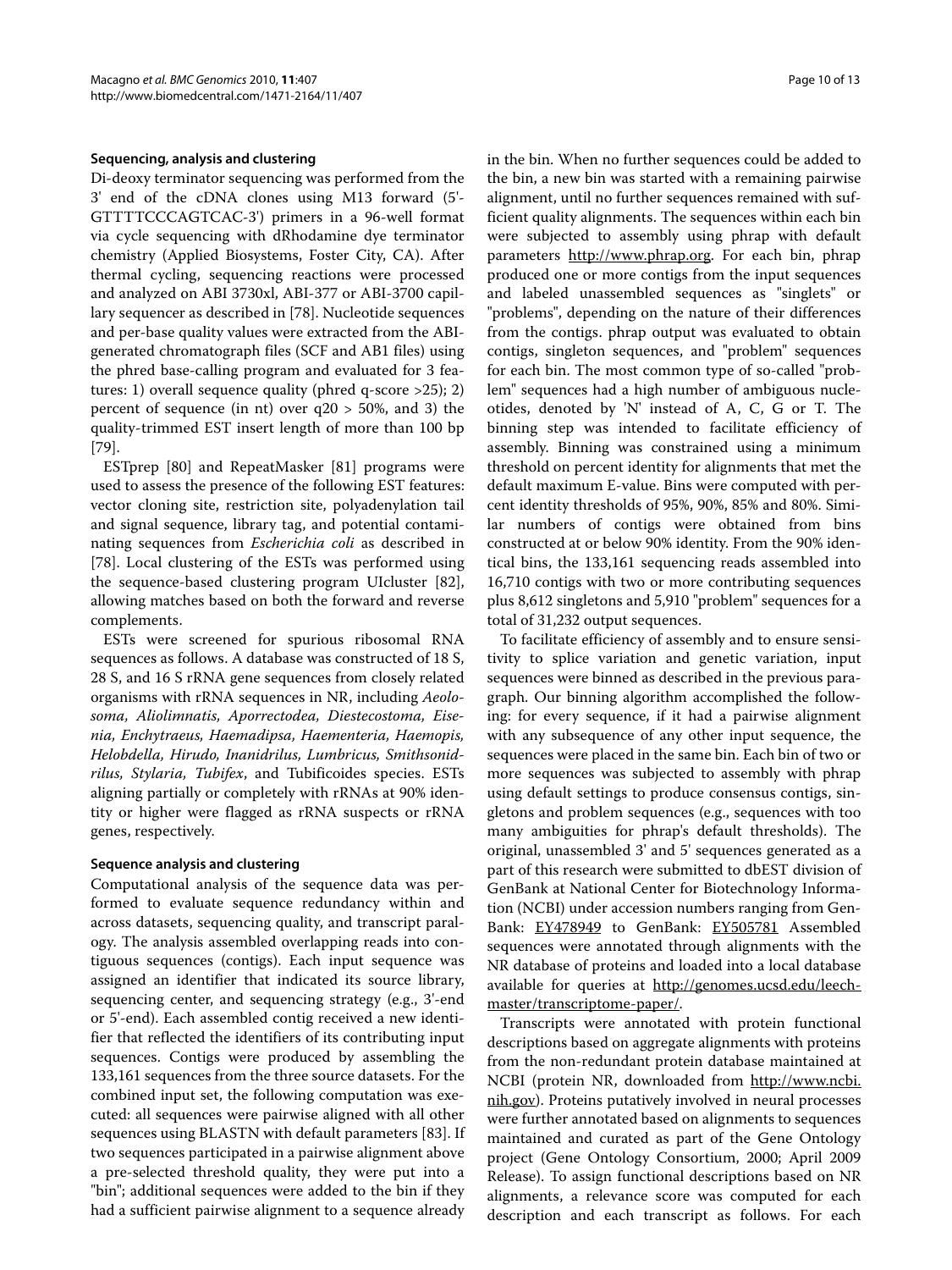Hirudo transcript, for its complement of aligned proteins, each word from each description was assigned a weight based on sequence alignment quality. Any word in more than one description received the sum of its alignment qualities. Low information content words like "protein" or "similar" were flagged by their high frequency of occurrence and filtered from contributing to description selection. The resulting list of weighted words for each query was ordered by word weight, and mean and standard deviation (STD) were computed. Words with weights above two times STD were considered significant and used for indexing; others were discarded. Each description received a score that was the sum of its word weights, and the highest scoring description was selected for the query transcript.

## **Additional material**

<span id="page-10-6"></span>**[Additional file 1](http://www.biomedcentral.com/content/supplementary/1471-2164-11-407-S1.HTM) Supplementary Table S1: Neural Transcripts in Top 30 Gene Ontology Categories**. Transcripts listed for the thirty most highly represented categories. Transcript IDs are linked to protein sequence alignment summaries provided via the Leechmaster Database [http://](http://genomes.ucsd.edu/leechmaster) [genomes.ucsd.edu/leechmaster.](http://genomes.ucsd.edu/leechmaster)

<span id="page-10-7"></span>**[Additional file 2](http://www.biomedcentral.com/content/supplementary/1471-2164-11-407-S2.HTM) Supplementary Table S2: Complete Set of Neural Transcripts Identified by Gene Ontology Analysis**. All transcripts encoding Hirudo proteins with homology to Gene Ontology proteins in neural categories. Transcript IDs are linked to protein sequence alignment summaries provided via the Leechmaster Database [http://genomes.ucsd.edu/](http://genomes.ucsd.edu/leechmaster) **[leechmaster](http://genomes.ucsd.edu/leechmaster)** 

<span id="page-10-8"></span>**[Additional file 3](http://www.biomedcentral.com/content/supplementary/1471-2164-11-407-S3.HTM) Supplementary Table S3: Immune System Transcripts**. Transcripts encoding Hirudo proteins with homology to immune factors, listed by functional groups. Transcript IDs are linked to protein sequence alignment summaries provided via the Leechmaster Database [http://genomes.ucsd.edu/leechmaster.](http://genomes.ucsd.edu/leechmaster)

#### **Authors' contributions**

ERM, TG and MS conceived the study, participated in its design and coordination and drafted the manuscript. MBS prepared the libraries used in this study and, along with TS and TC, carried out the initial sequencing and clustering. VB contributed to the analysis of transcript domain structure and detection of translated and UTR domains. TG and LE performed the final clustering and created the database and website. CDA and PW contributed extensive sequencing of the adult nervous system transcripts. AT and MS carried out the analysis of sequences related to the immune response genes. All authors read and approved the final manuscript.

#### **Acknowledgements**

This work was supported in part by NSF (IOS- 0446346, IOS- 0745134, DBI-0852081) and NIH (NS 43546) grants and by private gifts to ERM and TG. It was also supported by the Centre National de la Recherche Scientifique (CNRS), the Ministère de l'Enseignement, de la Recherche et des Technologies (MERT), Genoscope, and the Joint Genome Institute.

#### **Author Details**

1Division of Biological Sciences, University of California, San Diego, CA, USA, 2Scripps Institution of Oceanography, University of California, San Diego, CA, USA, 3Department of Computer Science, University of California, San Diego, CA, USA, 4Cancer Biology and Epigenomics Program, Children's Memorial Research Center, and Department of Pediatrics, Northwestern University's Feinberg School of Medicine, Chicago, IL, USA, 5Department of Biomedical Engineering, Center for Bioinformatics and Computational Biology, University of Iowa, Iowa, USA, 6CEA, DSV, IG, Genoscope, 2 rue Gaston Crémieux CP5706, 91057 Evry Cedex France and 7Université Nord de France, CNRS, Laboratoire de Neuroimmunologie et Neurochimie Evolutives, FRE 3249, Université de Lille 1, 59655 Villeneuve d'Ascq, France

#### **References**

- <span id="page-10-0"></span>1. Rados C: Beyond bloodletting: FDA gives leeches a medical makeover**.** FDA Consum 2004, 38(5):9.
- <span id="page-10-1"></span>2. Baskova IP, Zavalova LL: [Polyfunctionality of destabilase, a lysozyme from a medicinal leech]**.** Bioorg Khim 2008, 34(3):337-343.
- 3. Zavalova LL, Yudina TG, Artamonova II, Baskova IP: Antibacterial nonglycosidase activity of invertebrate destabilase-lysozyme and of its helical amphipathic peptides**.** Chemotherapy 2006, 52(3):158-160.
- 4. Seymour JL, Henzel WJ, Nevins B, Stults JT, Lazarus RA: Decorsin. A potent glycoprotein IIb-IIIa antagonist and platelet aggregation inhibitor from the leech Macrobdella decora**.** J Biol Chem 1990, 265(17):10143-10147.
- 5. Chopin V, Bilfinger TV, Stefano GB, Matias I, Salzet M: Amino-acidsequence determination and biological activity of cytin, a naturally occurring specific chymotrypsin inhibitor from the leech Theromyzon tessulatum**.** Eur J Biochem 1997, 249(3):733-738.
- 6. Chopin V, Matias I, Stefano GB, Salzet M: Amino acid sequence determination and biological activity of therin, a naturally occuring specific trypsin inhibitor from the leech Theromyzon tessulatum**.** Eur J Biochem 1998, 254(3):565-570.
- 7. Chopin V, Salzet M, Baert J, Vandenbulcke F, Sautiere PE, Kerckaert JP, Malecha J: Therostasin, a novel clotting factor Xa inhibitor from the rhynchobdellid leech, Theromyzon tessulatum**.** J Biol Chem 2000, 275(42):32701-32707.
- 8. Chopin V, Stefano G, Salzet M: Biochemical evidence of specific trypsinchymotrypsin inhibitors in the rhynchobdellid leech, Theromyzon tessulatum**.** J Enzyme Inhib 2000, 15(4):367-379.
- 9. Salzet M, Chopin V, Baert J, Matias J, Malecha J: Theromin, a novel leech thrombin inhibitor**.** J Biol Chem 2000, 275(40):30774-30780.
- 10. Tasiemski A, Vandenbulcke F, Mitta G, Lemoine J, Lefebvre C, Sautiere PE, Salzet M: Molecular characterization of two novel antibacterial peptides inducible upon bacterial challenge in an annelid, the leech Theromyzon tessulatum**.** J Biol Chem 2004, 279(30):30973-30982.
- 11. Tasiemski A, Verger-Bocquet M, Cadet M, Goumon Y, Metz-Boutigue MH, Aunis D, Stefano GB, Salzet M: Proenkephalin A-derived peptides in invertebrate innate immune processes**[.](http://www.ncbi.nlm.nih.gov/entrez/query.fcgi?cmd=Retrieve&db=PubMed&dopt=Abstract&list_uids=10762699)** Brain Res Mol Brain Res 2000, 76(2):237-252.
- <span id="page-10-2"></span>12. Salzet M: Leech thrombin inhibitors**.** Curr Pharm Des 2002, 8(7):493-503.
- <span id="page-10-3"></span>13. Salzet M, Macagno ER: Recent Advances on Development, Regeneration and Immune Responses of the Leech Nervous System**.** In Annelids as Models Systems in the Biological Sciences Edited by: Dan Shain. Wiley Blackwell; 2009:156-185.
- <span id="page-10-4"></span>14. Blackshaw SE, Babington EJ, Emes RD, Malek J, Wang WZ: Identifying genes for neuron survival and axon outgrowth in Hirudo medicinalis**.** J Anat 2004, 204(1):13-24.
- 15. Korneev S, Fedorov A, Collins R, Blackshaw SE, Davies JA: A subtractive cDNA library from an identified regenerating neuron is enriched in sequences up-regulated during nerve regeneration**[.](http://www.ncbi.nlm.nih.gov/entrez/query.fcgi?cmd=Retrieve&db=PubMed&dopt=Abstract&list_uids=9783443)** Invert Neurosci 1997, 3(2-3):185-192.
- <span id="page-10-10"></span>16. Schikorski D, Cuvillier-Hot V, Leippe M, Boidin-Wichlacz C, Slomianny C, Macagno E, Salzet M, Tasiemski A: Microbial challenge promotes the regenerative process of the injured central nervous system of the medicinal leech by inducing the synthesis of antimicrobial peptides in neurons and microglia**.** J Immunol 2008, 181(2):1083-1095.
- <span id="page-10-9"></span>17. Schikorski D, Cuvillier-Hot V, Boidin-Wichlacz C, Slomianny C, Salzet M, Tasiemski A: Deciphering the immune function and regulation by a TLR of the cytokine EMAPII in the lesioned central nervous system using a leech model**.** J Immunol 2009, 183(11):7119-7128.
- <span id="page-10-11"></span>18. Tahtouh M, Croq F, Vizioli J, Sautiere PE, Van Camp C, Salzet M, Daha MR, Pestel J, Lefebvre C: Evidence for a novel chemotactic C1q domaincontaining factor in the leech nerve cord**.** Mol Immunol 2009, 46(4):523-531.
- 19. Vergote D, Macagno ER, Salzet M, Sautiere PE: Proteome modifications of the medicinal leech nervous system under bacterial challenge**.** Proteomics 2006, 6(17):4817-4825.
- <span id="page-10-5"></span>20. Vergote D, Sautiere PE, Vandenbulcke F, Vieau D, Mitta G, Macagno ER, Salzet M: Up-regulation of neurohemerythrin expression in the central nervous system of the medicinal leech, Hirudo medicinalis, following septic injury**.** J Biol Chem 2004, 279(42):43828-43837.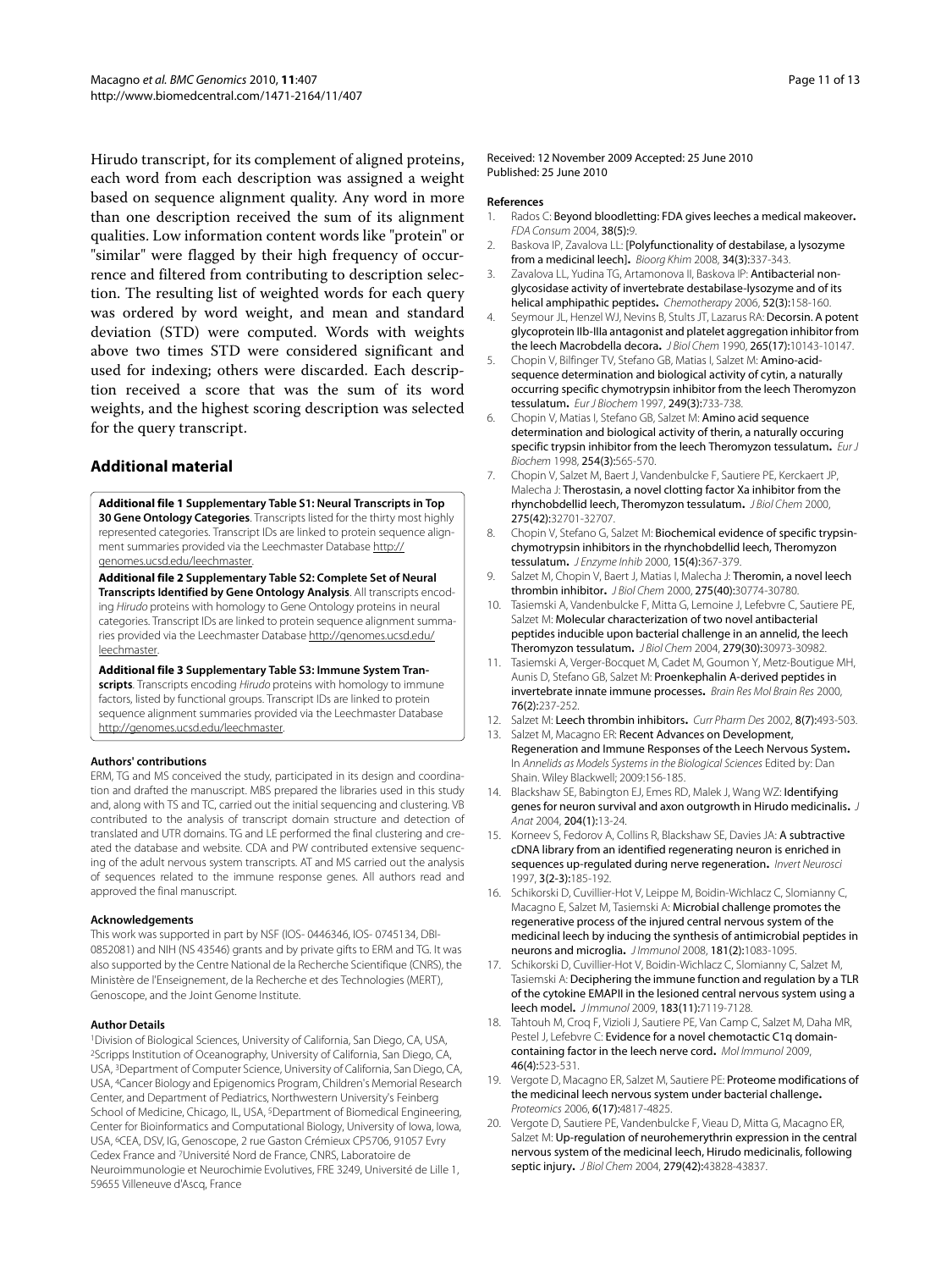- <span id="page-11-0"></span>21. Baker MW, Macagno ER: RNAi of the receptor tyrosine phosphatase HmLAR2 in a single cell of an intact leech embryo leads to growthcone collapse**.** Curr Biol 2000, 10(17):1071-1074.
- <span id="page-11-1"></span>22. Baker MW, Macagno ER: Characterizations of Hirudo medicinalis DNA promoters for targeted gene expression**.** J Neurosci Methods 2006, 156(1-2):145-153.
- <span id="page-11-2"></span>23. Shefi O, Simonnet C, Baker MW, Glass JR, Macagno ER, Groisman A: Microtargeted gene silencing and ectopic expression in live embryos using biolistic delivery with a pneumatic capillary gun**.** J Neurosci 2006, 26(23):6119-6123.
- <span id="page-11-3"></span>24. Wisztorski M, Croix D, Macagno E, Fournier I, Salzet M: Molecular MALDI imaging: An emerging technology for neuroscience studies**.** Dev Neurobiol 2008, 68(6):845-858.
- <span id="page-11-4"></span>25. Macagno ER: Number and distribution of neurons in leech segmental ganglia**.** J Comp Neurol 1980, 190(2):283-302.
- <span id="page-11-5"></span>26. Sawyer RT: Leech biology and behaviour**.** Clarendon Press, Oxford, England; 1986. I, II, III
- <span id="page-11-6"></span>27. Baptista CA, Gershon TR, Macagno ER: Peripheral organs control central neurogenesis in the leech**.** Nature 1990, 346(6287):855-858.
- <span id="page-11-7"></span>28. Kristan WB Jr, Lockery SR, Lewis JE: Using reflexive behaviors of the medicinal leech to study information processing**.** J Neurobiol 1995, 27(3):380-389.
- <span id="page-11-8"></span>29. Briggman KL, Kristan WB Jr: Imaging dedicated and multifunctional neural circuits generating distinct behaviors**.** J Neurosci 2006, 26(42):10925-10933.
- <span id="page-11-9"></span>30. Soares MB, de Fatima Bonaldo M, Hackett JD, Bhattacharya D: Expressed sequence tags: normalization and subtraction of cDNA libraries expressed sequence tags\normalization and subtraction of cDNA libraries**[.](http://www.ncbi.nlm.nih.gov/entrez/query.fcgi?cmd=Retrieve&db=PubMed&dopt=Abstract&list_uids=19277560)** Methods Mol Biol 2009, 533:109-122.
- <span id="page-11-10"></span>31. Siddall ME, Trontelj P, Utevsky SY, Nkamany M, Macdonald KS: Diverse molecular data demonstrate that commercially available medicinal leeches are not Hirudo medicinalis**.** Proc Biol Sci 2007, 274(1617):1481-1487.
- <span id="page-11-11"></span>32. Ule J, Stefani G, Mele A, Ruggiu M, Wang X, Taneri B, Gaasterland T, Blencowe BJ, Darnell RB: An RNA map predicting Nova-dependent splicing regulation**.** Nature 2006, 444(7119):580-586.
- <span id="page-11-12"></span>33. Taneri B, Snyder B, Novoradovsky A, Gaasterland T: Alternative splicing of mouse transcription factors affects their DNA-binding domain architecture and is tissue specific**.** Genome Biol 2004, 5(10):R75.
- <span id="page-11-13"></span>34. Frobius AC, Seaver EC: Capitella sp. I homeobrain-like, the first lophotrochozoan member of a novel paired-like homeobox gene family**.** Gene Expr Patterns 2006, 6(8):985-991.
- <span id="page-11-14"></span>35. Moroz LL, Edwards JR, Puthanveettil SV, Kohn AB, Ha T, Heyland A, Knudsen B, Sahni A, Yu F, Liu L, et al.: Neuronal transcriptome of aplysia: neuronal compartments and circuitry**.** Cell 2006, 127(7):1453-1467.
- 36. Lee YS, Choi SL, Kim TH, Lee JA, Kim HK, Kim H, Jang DJ, Lee JJ, Lee S, Sin GS, et al.: Transcriptome analysis and identification of regulators for long-term plasticity in Aplysia kurodai**.** Proc Natl Acad Sci USA 2008, 105(47):18602-18607.
- <span id="page-11-15"></span>37. Feng ZP, Zhang Z, van Kesteren RE, Straub VA, van Nierop P, Jin K, Nejatbakhsh N, Goldberg JI, Spencer GE, Yeoman MS, et al.: Transcriptome analysis of the central nervous system of the mollusc Lymnaea stagnalis**.** BMC Genomics 2009, 10:451.
- <span id="page-11-16"></span>38. Taft AS, Vermeire JJ, Bernier J, Birkeland SR, Cipriano MJ, Papa AR, McArthur AG, Yoshino TP: Transcriptome analysis of Schistosoma mansoni larval development using serial analysis of gene expression (SAGE)**.** Parasitology 2009, 136(5):469-485.
- <span id="page-11-17"></span>39. Balavoine G: [The upside-down origin of chordates supported by nonchordate studies]**.** Med Sci (Paris) 2007, 23(11):1027-1028.
- 40. Denes AS, Jekely G, Steinmetz PR, Raible F, Snyman H, Prud'homme B, Ferrier DE, Balavoine G, Arendt D: Molecular architecture of annelid nerve cord supports common origin of nervous system centralization in bilateria**.** Cell 2007, 129(2):277-288.
- 41. Kerner P, Hung J, Behague J, Le Gouar M, Balavoine G, Vervoort M: Insights into the evolution of the snail superfamily from metazoan wide molecular phylogenies and expression data in annelids**.** BMC Evol Biol 2009, 9:94.
- 42. Raible F, Tessmar-Raible K, Osoegawa K, Wincker P, Jubin C, Balavoine G, Ferrier D, Benes V, de Jong P, Weissenbach J, et al.: Vertebrate-type intron-rich genes in the marine annelid Platynereis dumerilii**[.](http://www.ncbi.nlm.nih.gov/entrez/query.fcgi?cmd=Retrieve&db=PubMed&dopt=Abstract&list_uids=16311335)** Science 2005, 310(5752):1325-1326.
- 43. Prud'homme B, de Rosa R, Arendt D, Julien JF, Pajaziti R, Dorresteijn AW, Adoutte A, Wittbrodt J, Balavoine G: Arthropod-like expression patterns of engrailed and wingless in the annelid Platynereis dumerilii suggest a role in segment formation**.** Curr Biol 2003, 13(21):1876-1881.
- <span id="page-11-18"></span>44. Prud'homme B, Lartillot N, Balavoine G, Adoutte A, Vervoort M: Phylogenetic analysis of the Wnt gene family. Insights from lophotrochozoan members**.** Curr Biol 2002, 12(16):1395.
- <span id="page-11-19"></span>45. Janeway CA Jr: The immune system evolved to discriminate infectious nonself from noninfectious self**.** Immunol Today 1992, 13(1):11-16.
- 46. Janeway CA Jr, Medzhitov R: Introduction: the role of innate immunity in the adaptive immune response**.** Semin Immunol 1998, 10(5):349-350.
- 47. McLean JA, Ridenour WB, Caprioli RM: Profiling and imaging of tissues by imaging ion mobility-mass spectrometry**.** J Mass Spectrom 2007, 42(8):1099-1105.
- 48. Medzhitov R, Janeway C Jr: Innate immune recognition: mechanisms and pathways**.** Immunol Rev 2000, 173:89-97.
- 49. Medzhitov R, Janeway CA Jr: Innate immunity: impact on the adaptive immune response**.** Curr Opin Immunol 1997, 9(1):4-9.
- 50. Medzhitov R, Janeway CA Jr: Innate immune induction of the adaptive immune response**.** Cold Spring Harb Symp Quant Biol 1999, 64:429-435.
- <span id="page-11-20"></span>51. Medzhitov R, Preston-Hurlburt P, Janeway CA Jr: A human homologue of the Drosophila Toll protein signals activation of adaptive immunity**.** Nature 1997, 388(6640):394-397.
- <span id="page-11-21"></span>52. Homma S, Shimada T, Hikake T, Yaginuma H: Expression pattern of LRR and Ig domain-containing protein (LRRIG protein) in the early mouse embryo**.** Gene Expr Patterns 2009, 9(1):1-26.
- <span id="page-11-22"></span>53. Bergman P, Termen S, Johansson L, Nystrom L, Arenas E, Jonsson AB, Hokfelt T, Gudmundsson GH, Agerberth B: The antimicrobial peptide rCRAMP is present in the central nervous system of the rat**.** J Neurochem 2005, 93(5):1132-1140.
- <span id="page-11-23"></span>54. Martin F, Dimasi N, Volpari C, Perrera C, Di Marco S, Brunetti M, Steinkuhler C, De Francesco R, Sollazzo M: Design of selective eglin inhibitors of HCV NS3 proteinase**.** Biochemistry 1998, 37(33):11459-11468.
- <span id="page-11-24"></span>55. Auerswald EA, Morenweiser R, Sommerhoff CP, Piechottka GP, Eckerskorn C, Gurtler LG, Fritz H: Recombinant leech-derived tryptase inhibitor: construction, production, protein chemical characterization and inhibition of HIV-1 replication**[.](http://www.ncbi.nlm.nih.gov/entrez/query.fcgi?cmd=Retrieve&db=PubMed&dopt=Abstract&list_uids=7888082)** Biol Chem Hoppe Seyler 1994, 375(10):695-703.
- <span id="page-11-25"></span>56. Murray JC, Heng YM, Symonds P, Rice K, Ward W, Huggins M, Todd I, Robins RA: Endothelial monocyte-activating polypeptide-II (EMAP-II): a novel inducer of lymphocyte apoptosis**.** J Leukoc Biol 2004, 75(5):772-776.
- <span id="page-11-26"></span>57. de Eguileor M, Grimaldi A, Tettamanti G, Valvassori R, Cooper EL, Lanzavecchia G: Lipopolysaccharide-dependent induction of leech leukocytes that cross-react with vertebrate cellular differentiation markers**.** Tissue Cell 2000, 32(5):437-445.
- <span id="page-11-27"></span>58. de Eguileor M, Grimaldi A, Tettamanti G, Valvassori R, Cooper EL, Lanzavecchia G: Different types of response to foreign antigens by leech leukocytes**.** Tissue Cell 2000, 32(1):40-48.
- <span id="page-11-28"></span>Akamatsu Y, Oettinger MA: Distinct roles of RAG1 and RAG2 in binding the V(D)J recombination signal sequences**.** Mol Cell Biol 1998, 18(8):4670-4678.
- <span id="page-11-29"></span>60. van Gent DC, Ramsden DA, Gellert M: The RAG1 and RAG2 proteins establish the 12/23 rule in V(D)J recombination**.** Cell 1996, 85(1):107-113.
- <span id="page-11-30"></span>61. Panchin Y, Moroz LL: Molluscan mobile elements similar to the vertebrate Recombination-Activating Genes**.** Biochem Biophys Res Commun 2008, 369(3):818-823.
- <span id="page-11-31"></span>62. Fugmann SD, Messier C, Novack LA, Cameron RA, Rast JP: An ancient evolutionary origin of the Rag1/2 gene locus**.** Proc Natl Acad Sci USA 2006, 103(10):3728-3733.
- 63. Hibino T, Loza-Coll M, Messier C, Majeske AJ, Cohen AH, Terwilliger DP, Buckley KM, Brockton V, Nair SV, Berney K, et al.: The immune gene repertoire encoded in the purple sea urchin genome**.** Dev Biol 2006, 300(1):349-365.
- 64. Sodergren E, Weinstock GM, Davidson EH, Cameron RA, Gibbs RA, Angerer RC, Angerer LM, Arnone MI, Burgess DR, Burke RD, et al.: The genome of the sea urchin Strongylocentrotus purpuratus**.** Science 2006, 314(5801):941-952.
- <span id="page-11-32"></span>Wilson DR, Norton DD, Fugmann SD: The PHD domain of the sea urchin RAG2 homolog, SpRAG2L, recognizes dimethylated lysine 4 in histone H3 tails**.** Dev Comp Immunol 2008, 32(10):1221-1230.